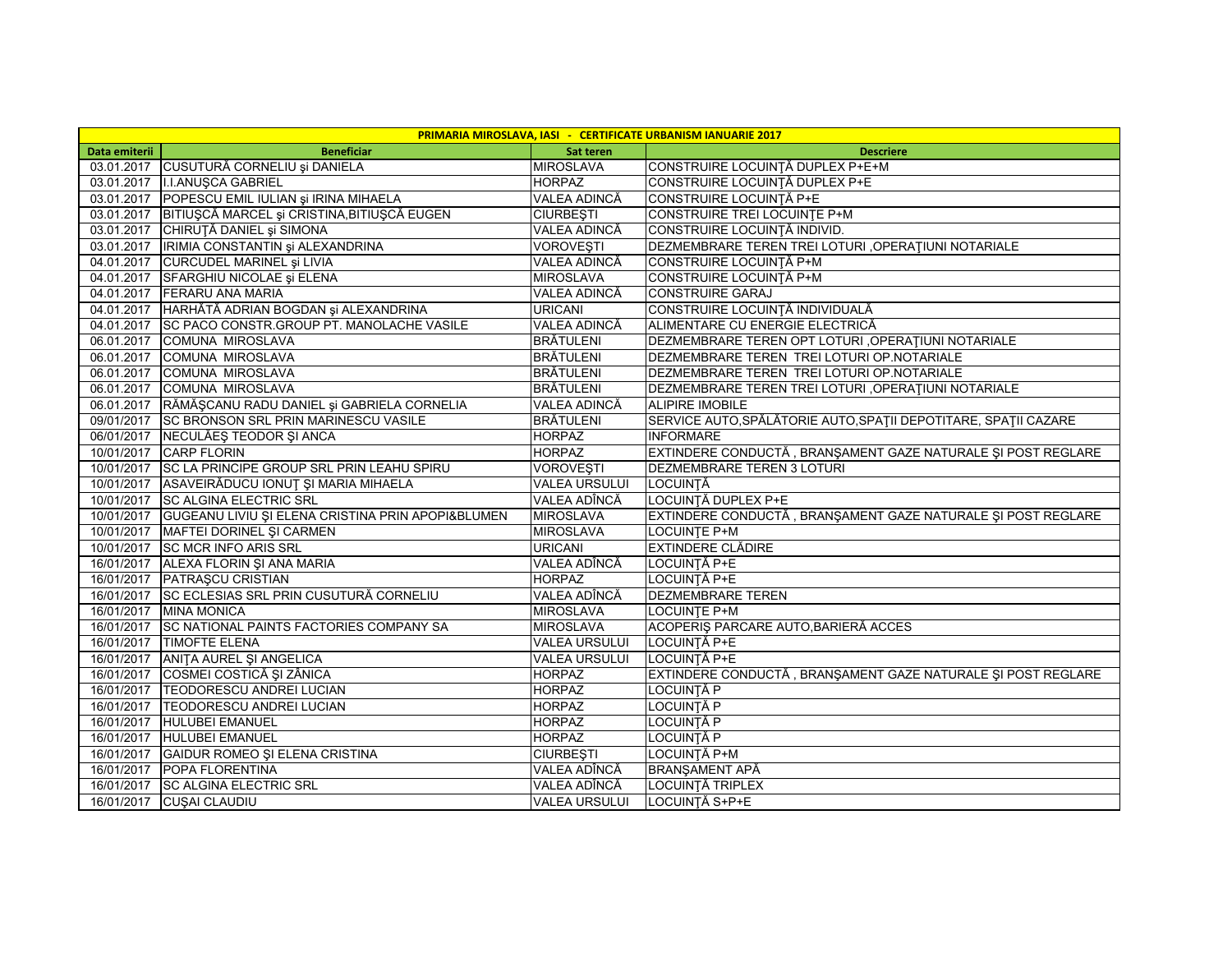|            | 17/01/2017 AVĂDANEI MIHAELA ADRIANA                  | <b>MIROSLAVA</b>     | LOCUINȚĂ P+M                                                 |
|------------|------------------------------------------------------|----------------------|--------------------------------------------------------------|
|            | 17/01/2017 PIPIRIG GHEORGHE SI PAULA                 | VALEA ADÎNCĂ         | LOCUINȚĂ P+E+M                                               |
|            | 17/01/2017 WADI RAKAN ŞI DANA                        | <b>HORPAZ</b>        | EXTINDERE CONDUCTĂ, BRANȘAMENT GAZE NATURALE ȘI POST REGLARE |
|            | 17/01/2017 PINTILIE STEFAN                           | <b>CORNEȘTI</b>      | LOCUINȚĂ P                                                   |
|            | 17/01/2017 GHIZDOVĂȚ PAUL ȘI TATIANA                 | <b>VOROVEŞTI</b>     | SEDIU FIRMĂȘI ATELIER MACHETE                                |
|            | 17/01/2017 MITRACHE ADRIAN ŞI NAREN                  | <b>VALEA ADÎNCĂ</b>  | DOUĂ LOCUINȚE P+E+M                                          |
|            | 17/01/2017 TROACĂ GIGI CRISTIAN ȘI MĂDĂLINA NICOLETA | <b>CIURBEȘTI</b>     | LOCUINȚĂ P                                                   |
| 17/01/2017 | SC GAZMIR IAŞI SRL                                   | <b>MIROSLAVA</b>     | EXTINDERE RETEA GAZE NATURALE                                |
|            | 17/01/2017 SC GAZMIR IAŞI SRL                        | <b>VALEA URSULUI</b> | EXTINDERE RETEA GAZE NATURALE                                |
| 17/01/2017 | <b>SC GAZMIR IASI SRL</b>                            | <b>VOROVESTI</b>     | EXTINDERE RETEA GAZE NATURALE                                |
| 18/01/2017 | <b>SCRIPCARU ALEXANDRU</b>                           | VALEA ADÎNCĂ         | LOCUINȚĂ P+E+M                                               |
| 18/01/2017 | ZAHARIA ADRIAN                                       | <b>BALCIU</b>        | <b>BRANŞAMENT ELECTRIC</b>                                   |
| 18/01/2017 | CHIRIBUC NICOLAE ȘI ECATERINA                        | <b>HORPAZ</b>        | <b>DEZMEMBRARE 3 LOTURI</b>                                  |
| 18/01/2017 | CHIRIBUC NICOLAE ȘI ECATERINA                        | <b>HORPAZ</b>        | <b>DEZMEMBRARE 4 LOTURI</b>                                  |
| 18/01/2017 | <b>CIUBOTARIU SORIN ȘI ȘTEFANIA</b>                  | <b>BALCIU</b>        | EXTINDERE REȚEA GAZE NATURALE ȘI BRANȘAMENT                  |
| 19.01.2017 | <b>SC GREEN TERRA SRL</b>                            | <b>URICANI</b>       | INFORMARE și OPERAȚIUNI NOTARIALE                            |
| 19.01.2017 | <b>SC GREEN TERRA SRL</b>                            | <b>URICANI</b>       | INFORMARE și OPERAȚIUNI NOTARIALE                            |
|            | 19.01.2017 SC GREEN TERRA SRL                        | <b>URICANI</b>       | <b>INFORMARE</b>                                             |
|            | 19/01/2017 SC MAEIEN IMMOBILIARE                     | VALEA ADÎNCĂ         | LOCUINȚĂ COLECTIVĂ S+P+2E+M                                  |
| 19/01/2017 | <b>MARCU RARES</b>                                   | VALEA ADÎNCĂ         | LOCUINȚĂ P+M                                                 |
| 19/01/2017 | HILITANU DUMITRU GABRIEL ȘI MIHAELA                  | VALEA ADÎNCĂ         | LOCUINȚĂ P+M                                                 |
| 19/01/2017 | TALANCĂ IULIAN                                       | <b>HORPAZ</b>        | <b>DEZMEMBRARE 4 LOTURI</b>                                  |
| 19/01/2017 | STAVARACHE ADRIAN ȘI VIORICA                         | <b>HORPAZ</b>        | DOUĂ LOCUINȚE P+E+M                                          |
|            | 19/01/2017 LEAHU DANIEL DUMITRU ȘI MARIA             | <b>HORPAZ</b>        | <b>DEZMEMBRARE 3 LOTURI</b>                                  |
|            | 19/01/2017 MIRLESCU ANDREEA ALEXANDRA                | <b>VOROVEŞTI</b>     | LOCUINȚĂ P+M                                                 |
|            | 20/01/2017 DOROŞ ROMAN ŞI CRISTINA                   | <b>HORPAZ</b>        | <b>DEZMEMBRARE 4 LOTURI</b>                                  |
|            | 20/01/2017   PĂVĂLOAEI JENICĂ ȘI DORINA              | <b>MIROSLAVA</b>     | LOCUINȚĂ P+M                                                 |
|            | 20/01/2017 FLIUŞCĂ ADRIAN ȘI ELENA                   | <b>VOROVEȘTI</b>     | LOCUINȚĂ P+M                                                 |
|            | 20/01/2017 SC SERVICII PUBLICE IAȘI                  | VALEA ADÎNCĂ         | REFACERE ÎMPREJMUIRE                                         |
|            | 25/01/2017 TOMA IULIAN VASILE ȘI ELENA SORINA        | VALEA ADÎNCĂ         | LOCUINTĂ P                                                   |
|            | 25/01/2017 BURUIANĂ DĂNUȚ ȘI RALUCA MARIA            | VALEA URSULUI        | LOCUINȚĂ S+P+E                                               |
|            | 25/01/2017 STOLNICEANU IOSIF                         | <b>HORPAZ</b>        | LOCUINȚĂ D+P+M                                               |
|            | 25/01/2017 PÎRLEA PETRICĂ ȘI ANDREEA                 | VALEA ADÎNCĂ         | ETAJ ÎN LOC DE MANSARDĂ CF.AC408/2011                        |
|            | 25/01/2017 VAMANU OVIDIU DENIS ȘI ANDREEA            | VALEA ADÎNCĂ         | BRANŞAMENT GAZE NATURALE ŞI POST REGLARE                     |
|            | 26/01/2017 SCUTARU GHEORGHE ȘI MARIA                 | VALEA ADÎNCĂ         | <b>MAGAZIE</b>                                               |
| 26/01/2017 | VITEL COSTICĂ ȘI ELENA, GEANTĂU PETRU ȘI PETRONELA   | VALEA ADÎNCĂ         | DEZMEMBRARE TEREN 3 LOTURI                                   |
| 26/01/2017 | RĂDĂŞANU ION ȘI NICULINA                             | <b>MIROSLAVA</b>     | LOCUINȚĂ DUPLEX P+E                                          |
| 26/01/2017 | <b>SC ALGINA ELECTRIC SRL</b>                        | VALEA ADÎNCĂ         | <b>DUPLEX P+E</b>                                            |
| 26/01/2017 | FLOREA ILIE ȘI ELENA                                 | <b>URICANI</b>       | <b>INFORMARE</b>                                             |
|            | 26/01/2017 NITĂ BOGDAN VASILE                        | VALEA ADÎNCĂ         | EXTINDERE CONDUCTĂ, BRANȘAMENT GAZE NATURALE ȘI POST REGLARE |
| 26/01/2017 | BATINCU VASILE ȘI TATIANA                            | <b>MIROSLAVA</b>     | <b>CONSTRUIRE DUPLEX P+M</b>                                 |
|            | 27/01/2017 COSTIN DANIEL ȘI AURICA                   | <b>HORPAZ</b>        | <b>ALIPIRE TEREN</b>                                         |
|            | 27/01/2017 SC DELGAZ GRID SA PT.PUŞCAŞU ANDREI       | VALEA ADÎNCĂ         | BRANŞAMENT GAZE NATURALE ŞI POST REGLARE                     |